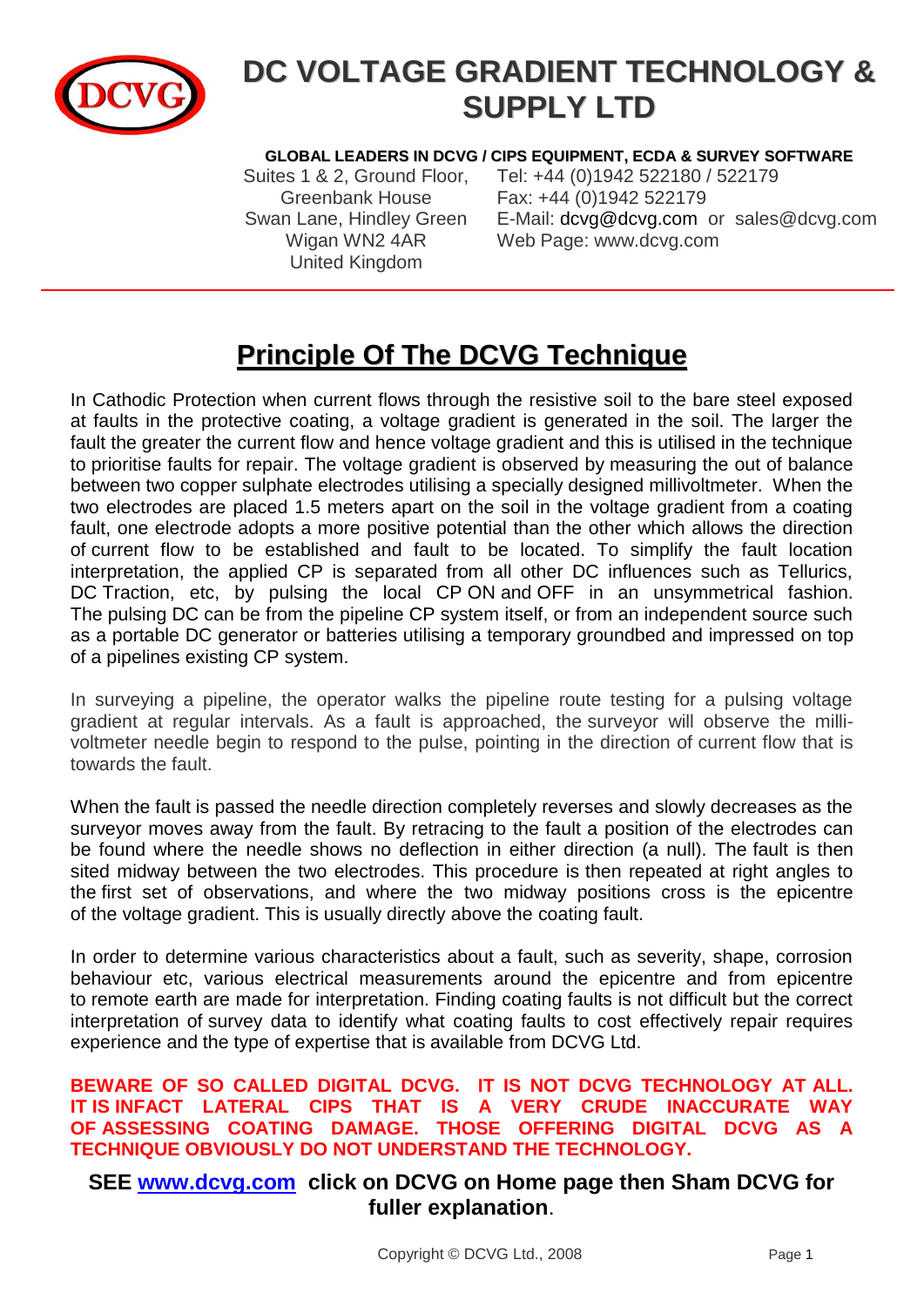## **Second To None. Predominant (25YEARS) Expertise In DCVG Technology – "We Lead Others Copy"**

DCVG was first discovered by **John Mulvany** an Australian ex Telecom Corrosion Engineer, who worked extensively with Dr. Leeds of DCVG Ltd. in developing the technique and its application in the early 1980's. The technique was originally named DCVG by Dr Leeds when

writing a technical paper about the technique with co Author Hans Borek the PASA Corrosion Engineer in 1982. This original work gives **DCVG Ltd. 25 years experience in DCVG Technology unparalleled by any competitor**. This expertise backed by the excavation and inspection of several thousand DCVG fault indications, plus the interpretation of DCVG electrical data to what is found during excavation is passed onto users of our DCVG Equipment through detailed Training Courses and ongoing e mail / telephone support.

**ANALOGUE DCVG**



## **D.C.Voltage Gradient Equipment. Full or Basic Sets**



(including spares) except a DC power source needed to survey a buried pipeline. The equipment which is a direct descendant from the original work carried out in Australia is packed into protective carry cases and has two main components, the Interrupter and the Survey Meter. During manufacture maximum emphasis has been placed on quality and



**INTERRUPTER**

robustness of construction, with the equipment kept as simple and as flexible as possible. Although the equipment comes with an instruction booklet, a very comprehensive **Training Course** is available to ensure Operators know how to gather data and to use and interpret results in order to gain maximum benefit from the technology transfer process. The BASIC set consists of the minimum components required to do DCVG

surveys. There are no carry cases or spares in a BASIC set. All of our new equipment comes with a 6 month parts Guarantee.

### **Equipment Spares**

A full range of spares for D.C.Voltage Gradient Equipment is available ex stock together with many extras to extend equipment application to complicated or cold weather applications. A number of the DCVG spares are fully compatible with our Quantum CIPS data logging equipment. A full spares catalogue is available on request.



**QUANTUM CIPS**

## **Not Just Coating Fault Location But A Whole New Philosophy in Coatings, CP and Corrosion Control**

The D.C.Voltage Gradient Equipment provides detailed information not readily available from other survey techniques, such as:

|     | Fault location to within centimetres.                            | 8.   | Pipeline condition analysis.   |
|-----|------------------------------------------------------------------|------|--------------------------------|
| 2.  | Determine the severity of faults.                                | 9.   | Fault severity analysis.       |
| 3.  | Determine the corrosion characteristics of faults.               | 10.1 | Fault distribution.            |
| 4.1 | Identify from which DC source faults get their total CP.         |      | 11. Fault Current Consumption. |
| 5.  | I Identify DC Interference from trains, trams, other CP systems. |      | 12. Fault Corrosion Rate.      |
| 6.  | Identify interfering structures.                                 | 13.  | Fault Corrosion Index.         |
| 7.  | Test electrical properties of insulating.                        | 14.  | CP Retrofitting.               |
|     | flanges, cased crossings, sacrificial anodes, etc.               |      | 15. Coating Repair Needs.      |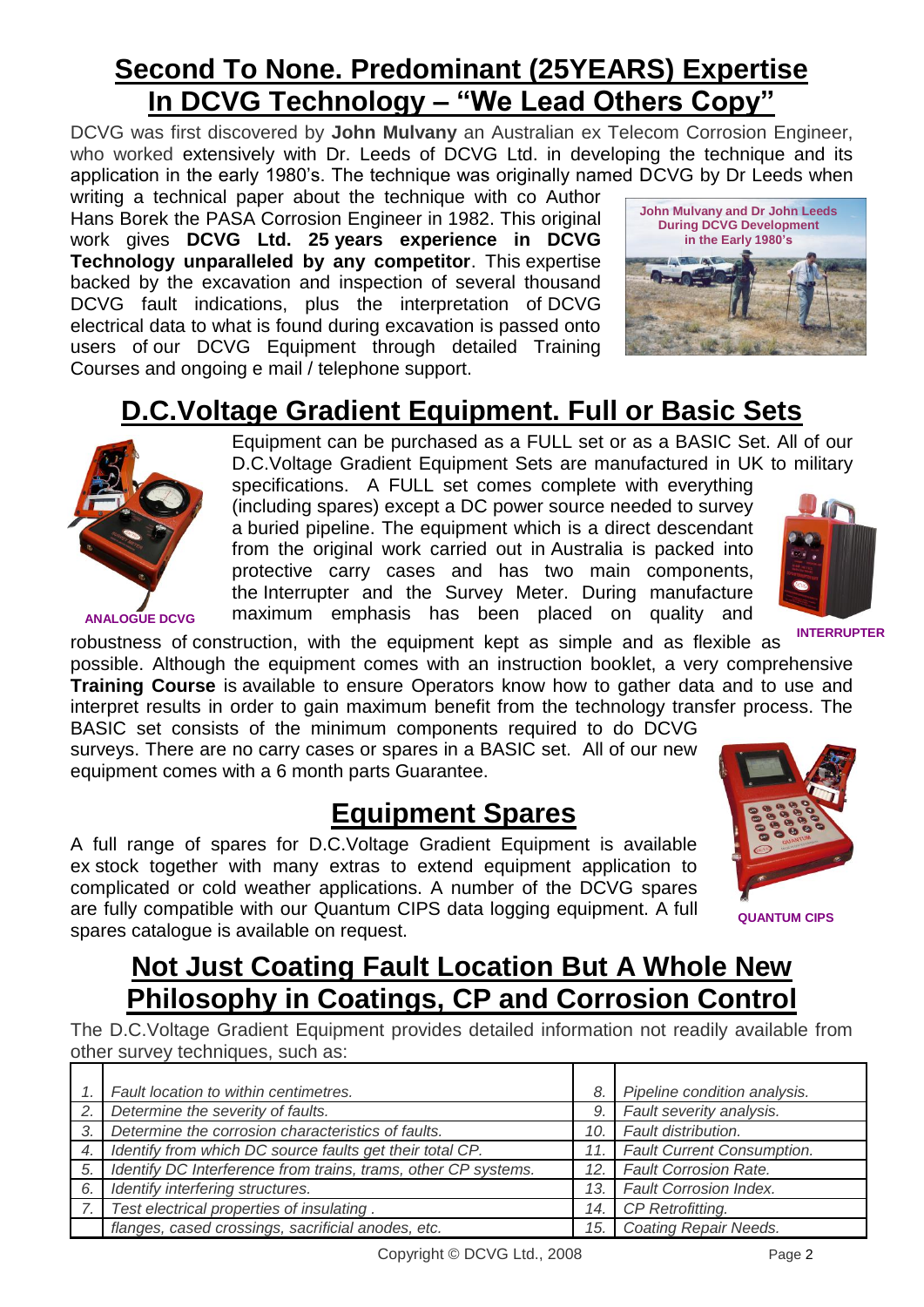The beauty of the DCVG technique is that it utilises the existing pipeline CP system wherever possible and hence results reflect the intimate interaction between the protective coating degradation and the effectiveness of CP at individual coating faults. This is very powerful information in the fight against corrosion. No AC or Electromagnetic Technique offers such a direct study capability.



The DCVG Technique can be applied in City Streets, Process Plant and Refineries, across Rivers and Estuaries, Swamps, Parallel Pipeline systems, to Gas, Oil, Chemical and Water Pipelines. Also DCVG can be used to evaluate the protective coating on Power and Telephone Cables.

The detailed information provided by DCVG Technology when analysed with other information such as Pipe to Soil Potential, Soil

Resistivity and Composition, pH, Temperature, Operational History, Inline Inspection Tool Data, etc through DCVG Ltd's ECDA or PRIMAS programs which enable pipeline rehabilitation requirements for the Steel, Coating and CP to be prioritised for the most cost effective repair to be determined.

#### **Data Analysis**

Not every Coating Fault or Metal Loss Location requires repair. In practice, for most pipelines 99+% of all coating faults have no metal loss but there is the potential for metal loss if there is a coating fault with weak CP in soil of low resistivity. Whilst the repair of critical metal loss is important, most pipelines are rehabilitated on the basis of the need to improve





the protective coating in order to make the CP more effective. Remember Inline Inspection Tools detect the symptom of the problem, DCVG when combined with potential measurements detects the real cause of the problem that leads to metal loss. This real cause of the problem is a breakdown in corrosion control through coating failure and an inadequate CP system.

There is never enough money to repair all coating faults. Detailed analysis of data is required to identify large current consuming coating faults particularly those in low soil resistivity areas so these faults can be repaired releasing CP that then becomes available to improve protection of those faults not identified for repair.

The DCVG Ltd ECDA Software Program analyses data sets from many different types of surveys etc

(including Inline Inspection Data) to identify Critical Coating Faults for repair. The ECDA Software handles all four stages of the ECDA Process, from Pre Assessment, Indirect Assessment, Direct Examination to Post Assessment. The ECDA program is built by Pipeline Integrity / Corrosion Engineers and is very user friendly and has been well tried and field tested by our Corrosion Engineers on more than 11,000Km of pipeline, all types of coating system involving more than 100,000 Coating Faults. Our ECDA program will also estimate the cost of the repair of the Steel, Coating and CP so faults can be prioritised, budgets can be prepared, matching the costs involved to the Companies ability to finance the Rehabilitation work.

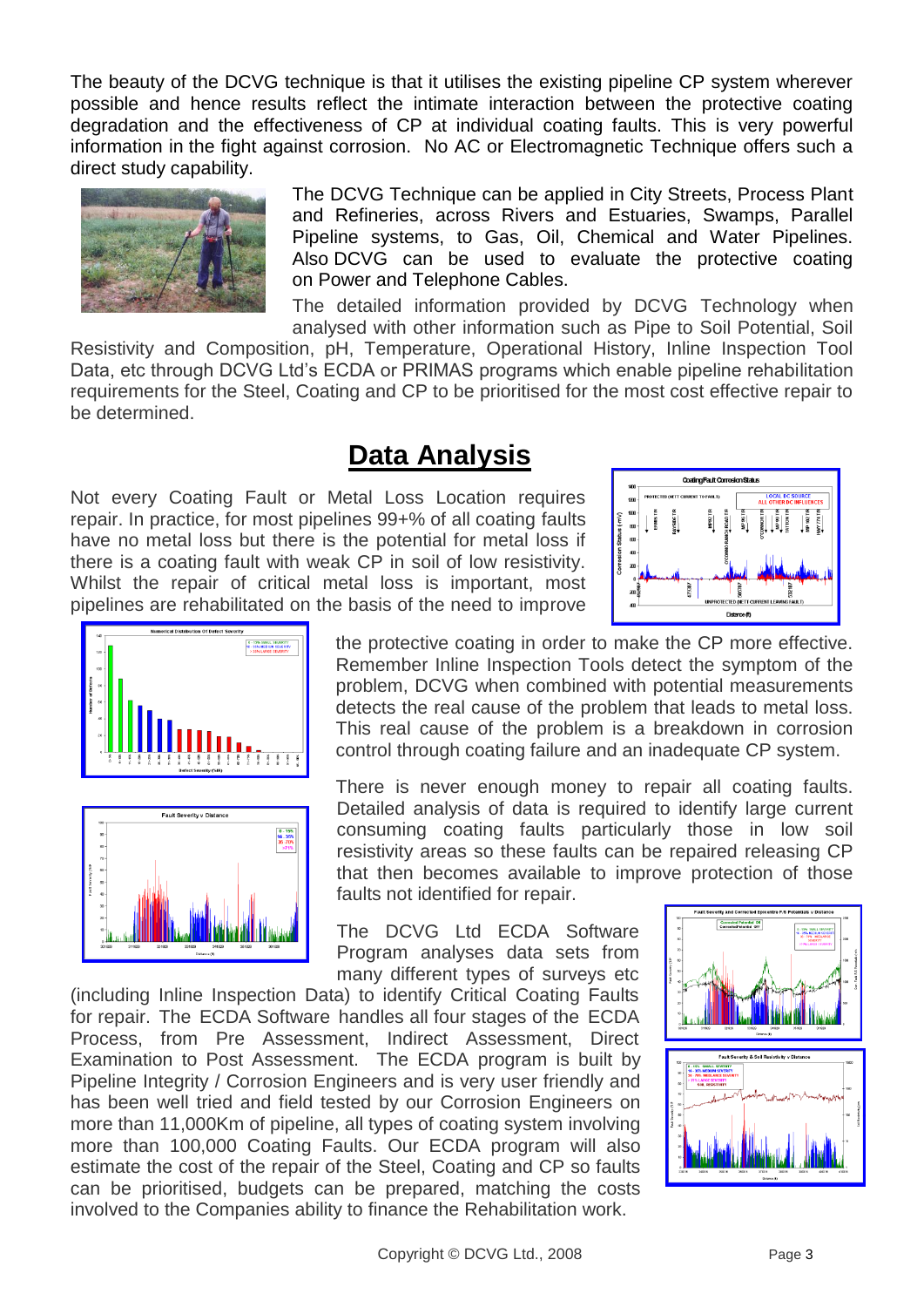## **Typical Applications of DCVG Technology**

Coating/Cathodic Protection refurbishment prioritising.

Pipeline Operating license validation.

Pipeline installation coating warranty verification.

Cathodic Protection problem solving.

Interference testing and electrical continuity checks.

Submerged pipeline under estuaries and river crossings.

Difficult terrain surveying.

Survey areas which are impossible by other techniques, i.e. city streets, process plant, tank farms.

Multiple pipelines can be surveyed whilst still connected together.

### **Pipeline Survey Method Specifications (Available in Draft or Customised Format)**

" Specification for the Method of Inspection of the Coating Quality on Buried Pipelines using the DC Voltage Gradient Technique."

" Specification for the Method of Inspection of the Coating Quality on Buried Pipelines using the Close Interval Potential Survey (CIPS)."

" Specification for the Method of Inspection of the Coating Quality on Buried Pipelines using the DC Voltage Gradient technique combined with a Close Interval Potential Survey."

" Specification for the Method of Inspection of Soil Resistivity surrounding Buried Pipelines using Electromagnetic Techniques."

" Specification for the Method of Inspection of the Coating Quality on Buried Pipelines using the DC Voltage Gradient technique combined with a Close Interval Potential Survey and coordinated with In-Line Metal Loss Inspection Tools."

" Technical Specification for Rehabilitation of the Coating to Operating Pipelines."

" Technical Specification for Quality Control During Rehabilitation of the Coating of Operating Pipelines."

## **D.C.Voltage Gradient Training Courses. Level 1 and 2**

The detailed Training Courses prepare Surveyors for ECDA Inspection work by teaching how to survey properly including running DCVG, CIPS and Pipe Location simultaneously, how to match multiple data sets including ILI information, interpret data and be aware of technique strengths, weaknesses and any possible errors in Surveying and Data Analysis. (**All techniques have limitations and errors which in many survey techniques are ignored**). To carryout an effective ECDA Process, the gathering of Quality data is essential. The Level 1 course is five days long and by preference is held at the customer's premises with the practical work carried out on actual customers pipelines. The emphasis is to achieve maximum technology transfer hence the course is split into classroom and field activities. After initial 2 days training, operators use equipment to find faults, take electrical measurements, and analyse data for interpretation into actual refurbishment requirements. Level 2 is a 3day course and goes into Survey Organisation, Complex Surveys and Data Analysis in greater detail besides reviewing any student's survey work that they have done.

Accompanying the Training Courses are very detailed instruction manuals, which cover every aspect of DCVG Technology. These manuals are only available to attendees of the Training Courses. In addition DCVG Technology and Supply Ltd have available to customers the largest collection of published technical papers on the principles and applications of DCVG Technology. This coupled with ongoing research into the technology and other Coating/CP survey methods emphasises our leadership of the market place in the Inspection of Coatings and Cathodic Protection on buried pipelines. Remember, the corrosion of steel exposed at coating faults is recognised as one of the major causes of pipeline failure.